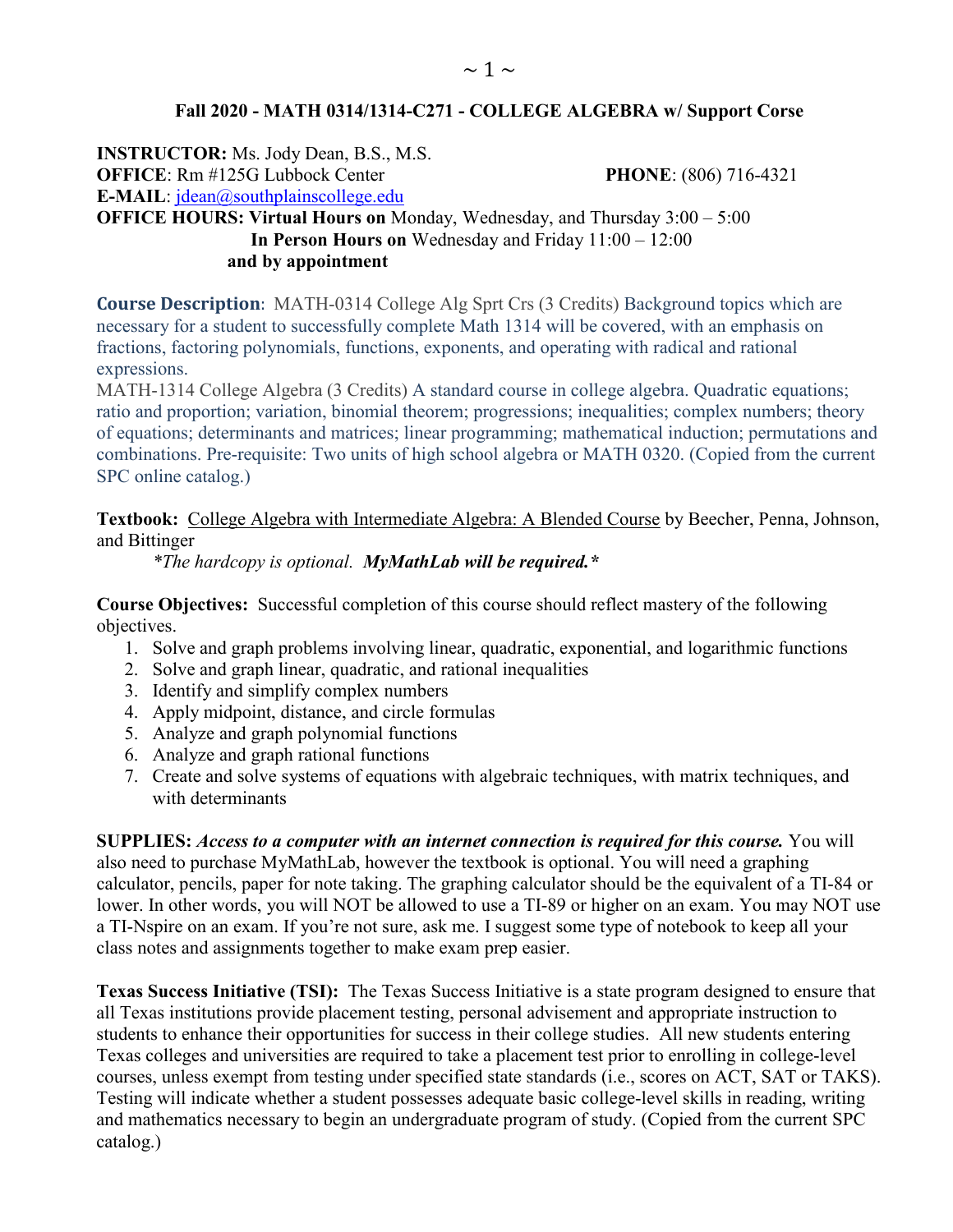**ATTENDANCE**: Attendance and effort are the most important activities for success in this course. If you are absent, you, alone, are responsible for getting the notes and doing your assignment before the next class. If you decide to stop coming to class, you must go through the drop procedure. If you stop attending or miss *five* classes you may be dropped with a grade of F or X at the discretion of the instructor. Please talk with me to verify if you have successfully dropped the course. Please read the "Drops and Withdrawals" policies on page 21 in the current catalog. Attendance will be checked in each class meeting via an in class quiz. Your number of absences will be calculated by the number of quizzes that you do not turn in.

With all that being said, because of COVID-19 adjustments have to be made. So, I will be keeping track of attendance by the number of assignments you've completed and turned in. If you have not turned in 4 assignments in a row, without talking to me about it, you will be dropped from the course.

**HOMEWORK**: Homework will be on-line using MyMathLab. Homework should be a daily occurrence. It is important to note that it is *impossible* to pass this course without the homework.

### **MyMathLab: You may work an assignment as many times as you would like. The best grade is the one I will record. Also, the more time you spend going over the homework, the greater the likelihood your grade will improve in the course.**

*Important Note*: The homework problems assigned online via MyMathLab are required and are the only homework grades given in this class. If you do not have a personal computer or your computer is in serious need of an upgrade, there are many computer labs on the Lubbock Center campus, the Reese Center campus, and the Levelland campus which have very liberal hours

**GRADING:** Your grade will be calculated as follows. A test average (TA) will be found by averaging all the exam grades with the final exam counting twice. Then, the test average will be averaged with your online quiz grade to give your overall average. That is:

 $(Exam 1 + Exam 2 + Exam 3 + 2*Final Exam)/5 = TA$ 

 $(TA^* . 60) + (MML^* . 40) = Overall Average.$ 

There are **NO MAKE-UP** exams, quizzes or classroom exercises. Final grades will be assigned on the following scale: **A** 90%-100%; **B** 80%-89%; **C** 70%-79%; **D** 60%-69%; **F** below 60%

A grade of C (70) or better is required to advance to the next course. Although your grade in this course will not be used in calculating your GPA, your grade is used to determine academic status for financial aid. *This course and its grade will be recorded on your official transcript.*

**EXAMINATIONS**: There will be **3** major exams. Correct the exams as they are returned in partial preparation for the final exam. Exams **MAY NOT** be made up. If you are absent on the day an exam is given, you will receive a grade of zero for that exam. If you contact me BEFORE the exam, at the discretion of the instructor, the final exam grade **may** be used to replace one zero for a missed exam. This is ONLY if you have contacted me before the exam. Subsequent zeros will stand*. There is no such thing as missing the final exam.*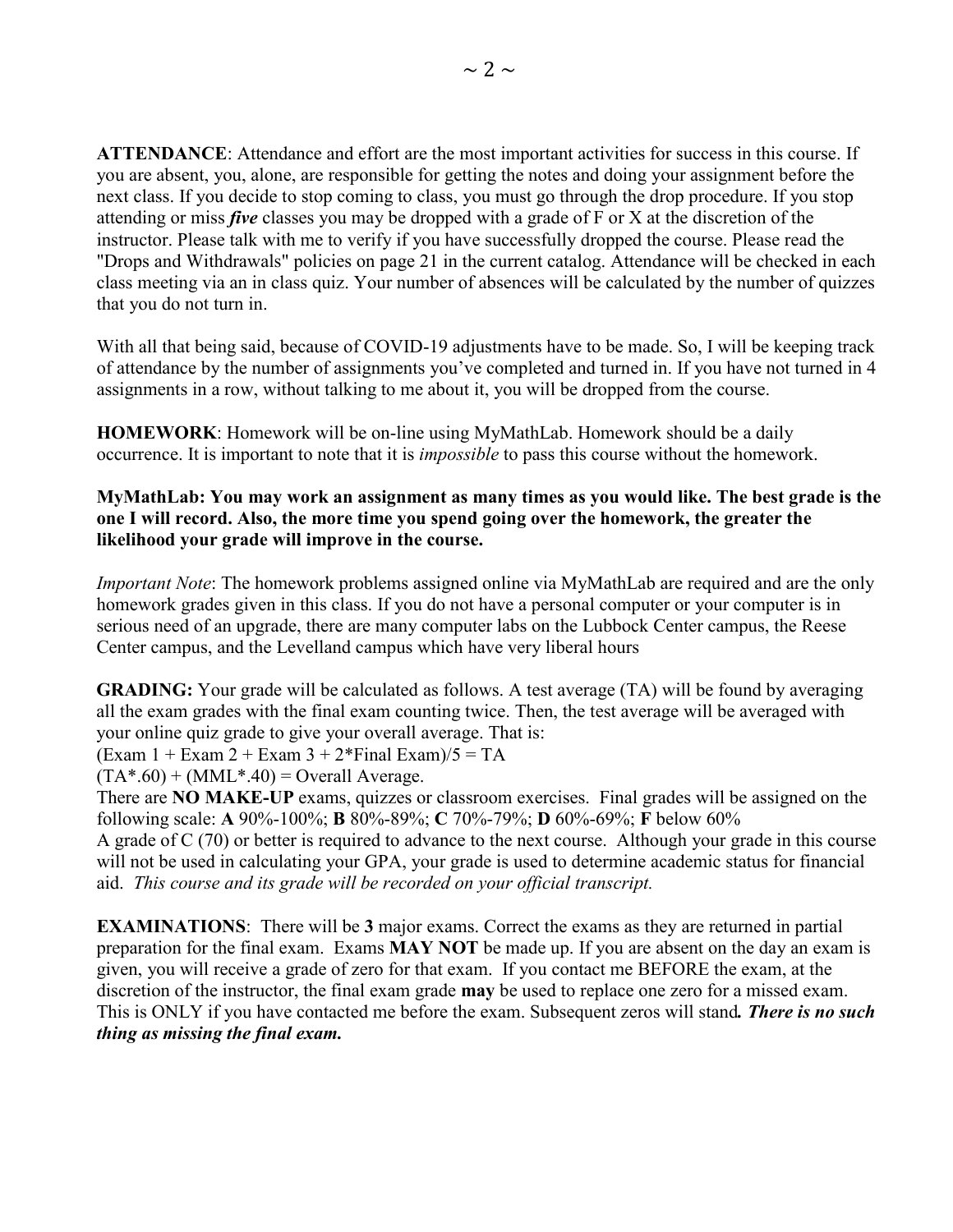**EXAM ETIQUETTE:** During exams there will be no talking. All electronic devices must be silenced and put away, with the exception of calculators. No cell phones may be used during exams. Once the first person turns in an exam, no one else may start. If you come in after that point, you will not be allowed to take the exam and you will receive a zero for that exam. Therefore, it is extremely important that you be on time. No one may leave the room and come back during an exam.

**ACADEMIC HONESTY:** While working on homework and quizzes, students are allowed and even encouraged to work together. In this situation, two or more heads are almost always better than one. However, exams are different matter entirely. Each student is expected to work alone and with only the tools allowed for the exam. Any student caught cheating on an exam will receive a zero on that exam. A second offence will result in the student receiving an F for the course and being dropped from the course. Any student caught cheating on the final exam will receive an F for the course. There will be no exceptions to this rule.

**CLASSROOM BEHAVIOR:** Be aware that class is over when I dismiss it, and not before. Any student who repeatedly disrupts my class will be asked to leave. Some of the things that I consider "disruptions" include, but are not limited to, packing your things before the end of class, ringing cell phones, talking while I am talking, making a late "entrance", and so on. Texting while in class is also a disruption. **No tobacco products of any kind may be used at any time during class.** Chronic offenders will be banned from the classroom. It is phenomenally difficult to pass my class if you cannot attend on test days.

*Do NOT use texting abbreviations in any correspondence with me.*